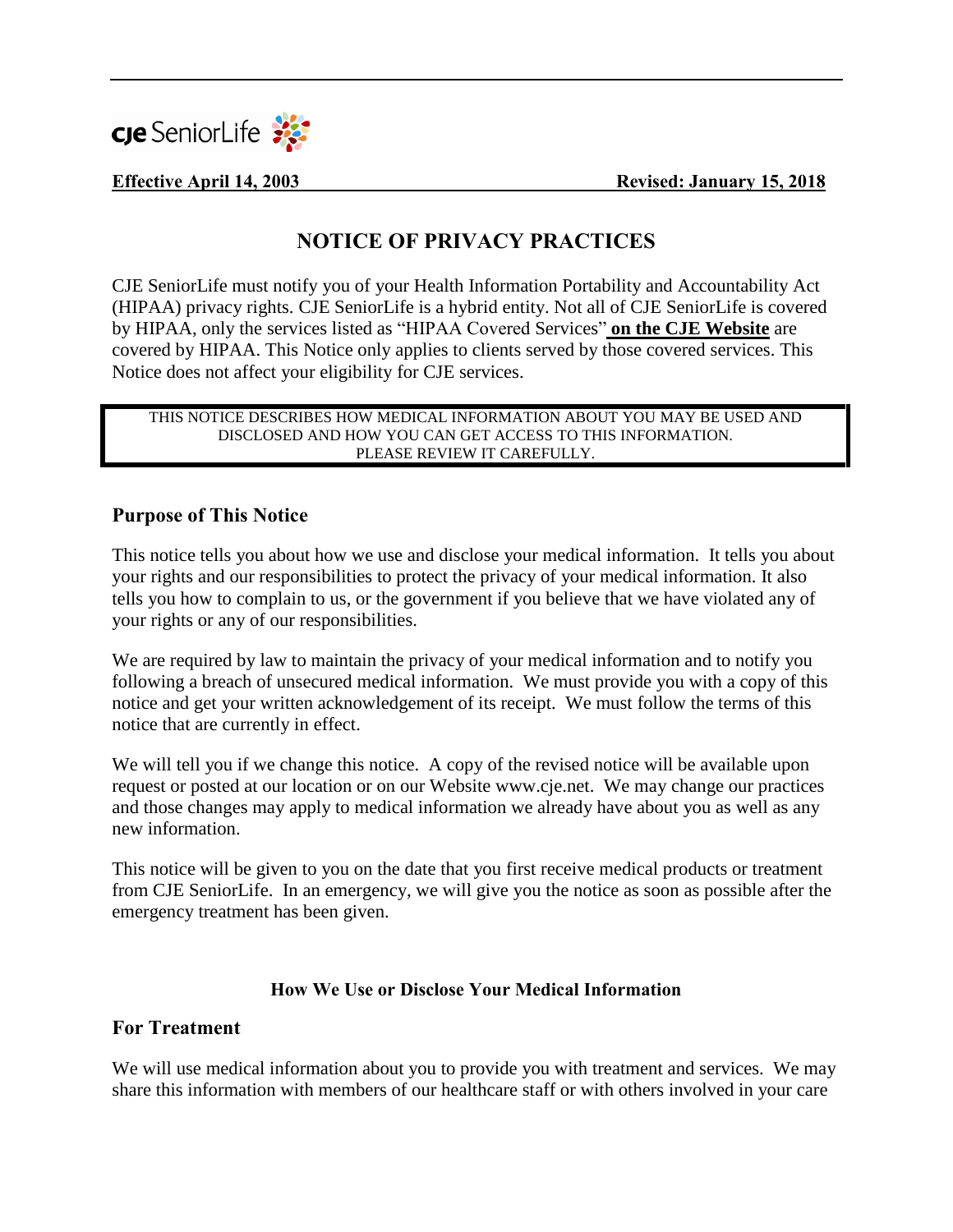such as doctors, nurses, or health care facilities. For example, a nurse who is providing your care will report any changes in your condition to your doctor. We may also disclose your health information to a member of your family or other person who is involved in your care.

### **For Payment**

We may use or disclose your medical information to bill and collect payment for the services we provided to you. For example, we may need to give your health insurance plan information about your diagnosis, treatment and supplies used. We may also contact your insurance plan to confirm your coverage or to request prior approval for a planned treatment or service.

### **Health Care Operations**

We may use or disclose your medical information for operational purposes. For example, we may use your medical information to evaluate our services, including the performance of our staff in caring for you. We may also use this information to learn how to continually improve the quality and effectiveness of the health care services that we provide to you.

Your name and address may be used to send out patient satisfaction surveys.

We may contact you either by telephone or by mail at the CJE SeniorLife facility, your home or your office to remind you of an appointment that you have with us or any other matter related to the health care services we provide or payment for your health care services. We may leave messages for you. If you want us to contact you in a certain way or at a certain location, see "Right to Receive Confidential Communications" in this notice.

There are some services that are provided for us by our business associates such as accountants, consultants and attorneys. Whenever we share information with our business associates we will have a written contract with them that requires that they protect the privacy of your medical information.

#### **Other Use and Disclosures of Your Medical Information**

**Fund-raising** – The name and address of your relative, and/or your name and address and the dates you received treatment or services may be added to a mailing list of clients in order to invite you to a fund-raising event or to send you a newsletter. If you do not want to receive these communications, please notify, in writing, the Development Office, CJE SeniorLife, 3003 W. Touhy, Chicago, IL 60645.

**Treatment Alternatives** – We may use and disclose medical information about you to contact you about other health care treatment that is available to you. If you do not want to receive these communications, please notify the Designee in writing.

**Health Related Benefits and Services** – We may use and disclose medical information about you to contact you about other health care benefits or services that may interest you. If you do not want to receive these communications, please notify the Designee in writing.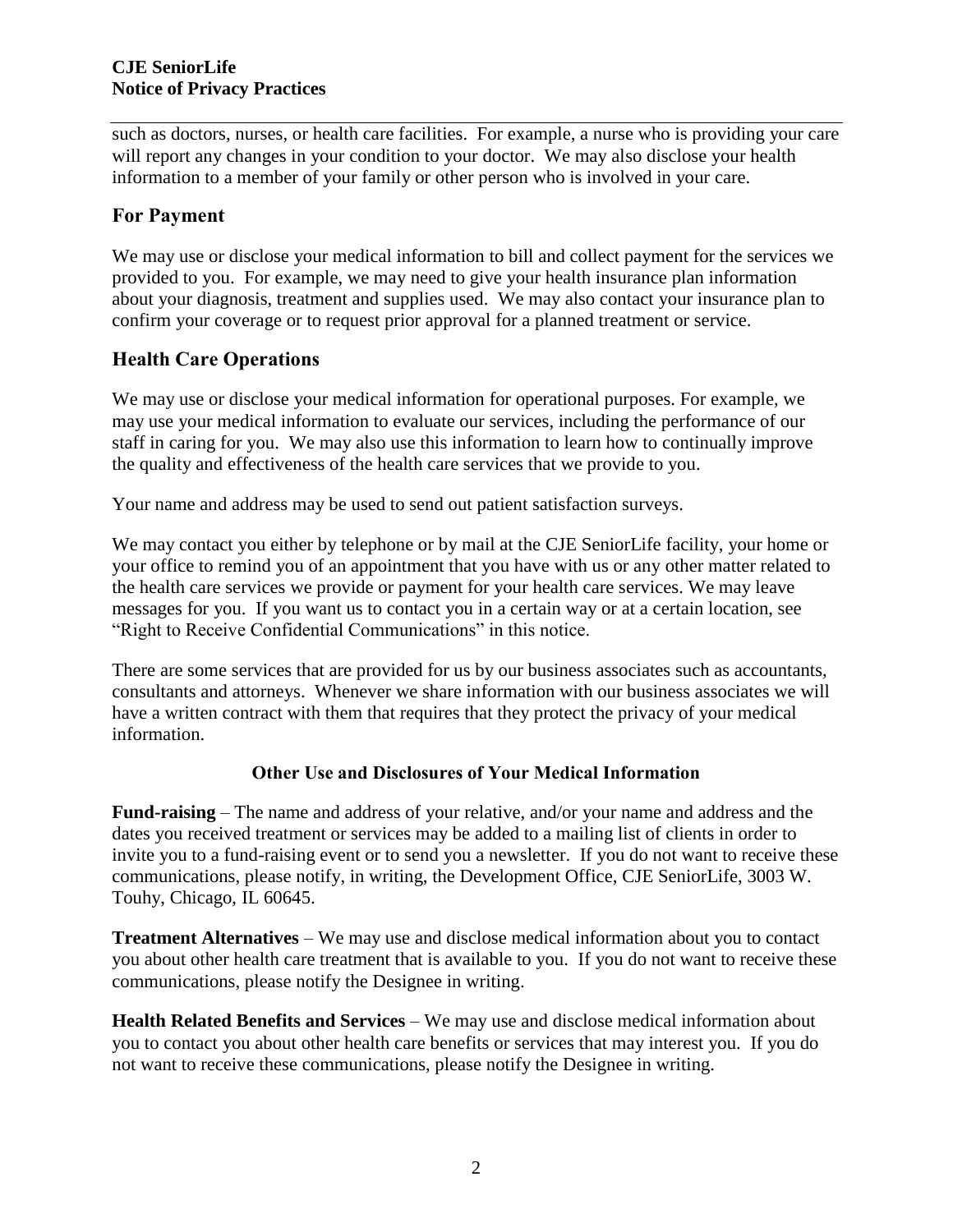**Individuals Involved in Your Care** – We may disclose medical information about you to a family member, other relative, close friend or any other person identified by you if they are involved in your care or payments related to your care. We may also use or disclose medical information about you to notify those persons of your location, general condition or death. If you are admitted to a hospital from one of our sites, we may disclose only the name of the hospital. If there is a family member, other relative or close friend to whom you do not want us to disclose medical information about you, please notify the Designee in writing.

## **NOTE: The following common uses and disclosures apply to facility based services only.**

**Patient Directory** – Your name, room number, and telephone may be listed in our facility directory. This directory will be used when visitors ask for you by name. If you do not want to be included in our directory, or you wish to reduce the information we include in the directory you must notify the Designee of your objection.

#### **Use or Disclosures That Are Required or Permitted by Law**

**Disaster Relief** – We may use or disclose medical information about you to assist in disaster relief efforts. This will be done to notify family members or others of your location, general condition or death in the event of a natural or man-made disaster.

**Required by Law** – We may use or disclose medical information about you when we are required to do so by law.

**Communicable Diseases** – We may disclose your medical information to a person who may have been exposed to an infectious disease or who is at risk of spreading the disease or condition.

**Public Health Activities** – We may disclose medical information about you for public health activities to prevent or control disease.

**Victims of Abuse, Neglect or Domestic Violence** – We may disclose medical information about you to a government agency if we believe you are the victim of abuse, neglect or domestic violence.

**Health Oversight Activities** – We may disclose medical information about you to a health oversight agency.

**Food and Drug Administration** – We may disclose medical information about you to monitor drugs or devices controlled by the Food and Drug Administration.

**Legal Activities** – We may disclose medical information about you in response to a court proceeding. We may also disclose medical information about you in response to a subpoena or other legal process.

**Disclosures for Law Enforcement Purposes** – We may disclose information about you to law enforcement officials for law enforcement purposes:

• As required by law.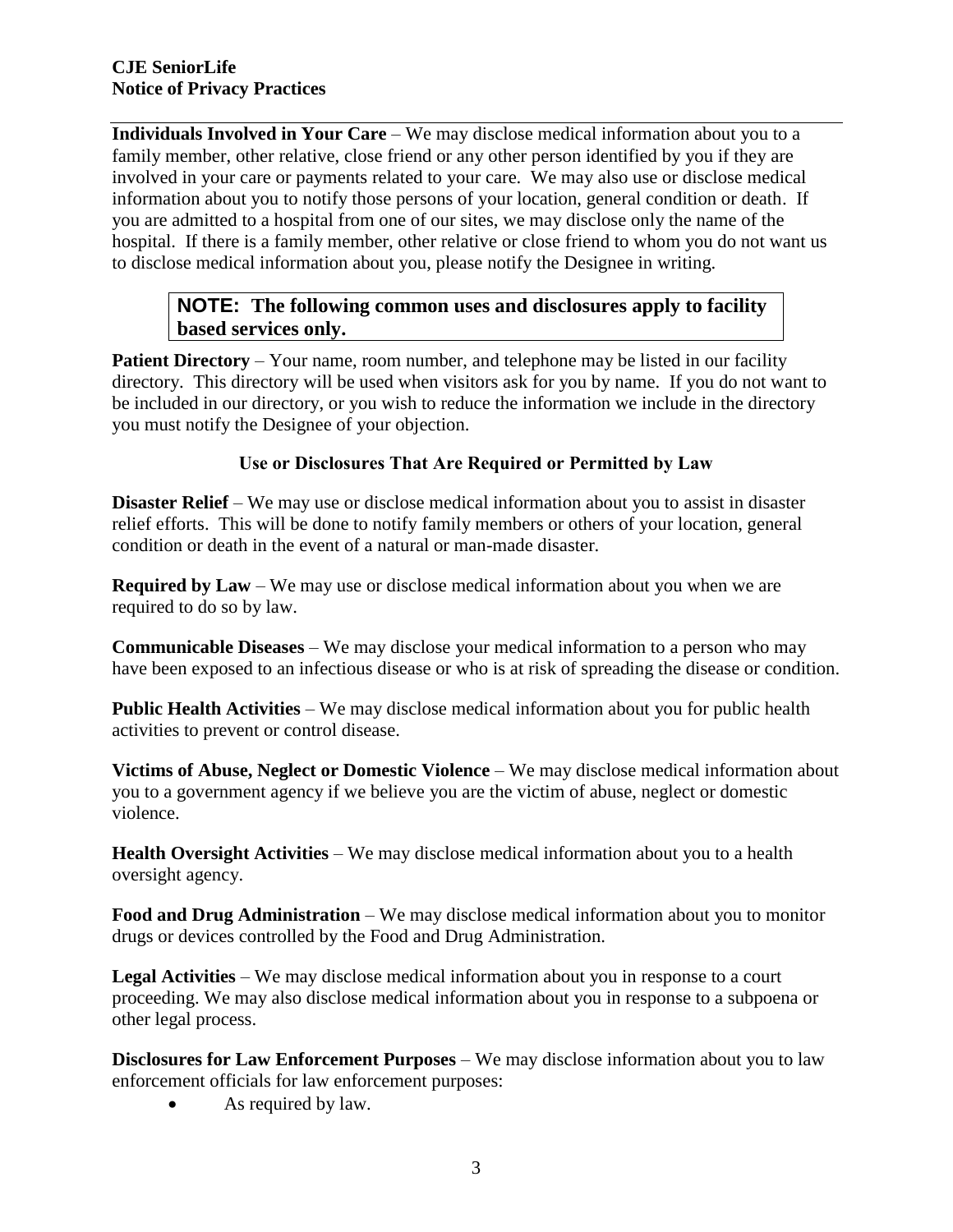- In response to a court order or other legal proceeding.
- To identify or locate a suspect, fugitive, material witness or missing person.
- When information is requested about an actual or suspected victim of a crime.
- To report a death as a result of possible criminal conduct.
- About crimes that occur on our premises.
	- To report a crime in emergency circumstances.

**Funeral Directors, Coroners and Medical Examiners** – We may disclose medical information about you as necessary to allow these individuals to carry out their responsibilities.

**Organ Donation** – We may disclose medical information about you to organ procurement organizations if you are an organ donor.

**Workers' Compensation** – We may disclose medical information about you to comply with workers' compensation laws that provide benefits for work-related injuries or illnesses.

**Public Health or Safety** – We may use or disclose medical information about you if we believe it is necessary to prevent a threat to the health or safety of a person or the general public.

**Military** -- If you are a member of the Armed Forces, we may use and disclose medical information about you to your military command.

**National Security and Intelligence** -- We may disclose medical information about you to authorized federal officials for national security and intelligence activities.

**Security Clearance** -- We may use medical information about you for a required security clearance.

**Inmates** -- We may disclose medical information about you to a correctional institution or law enforcement official who has custody of you.

**Research** – We may disclose your medical information to researchers under certain limited circumstances.

### **Uses or Disclosures That Require Your Authorization**

We must obtain your written authorization for most uses and disclosures of psychotherapy notes, uses and disclosure of medical information for marketing purposes and disclosures that constitute the sale of medical information. Other uses and disclosures will be made only with your written authorization. You may cancel an authorization at any time by notifying the Designee in writing of your desire to cancel it. If you cancel an authorization it will not have any affect on information that we have already disclosed. Examples of uses or disclosures that may require your written authorization include the following:

 A request to provide certain medical information to a drug company for marketing purposes.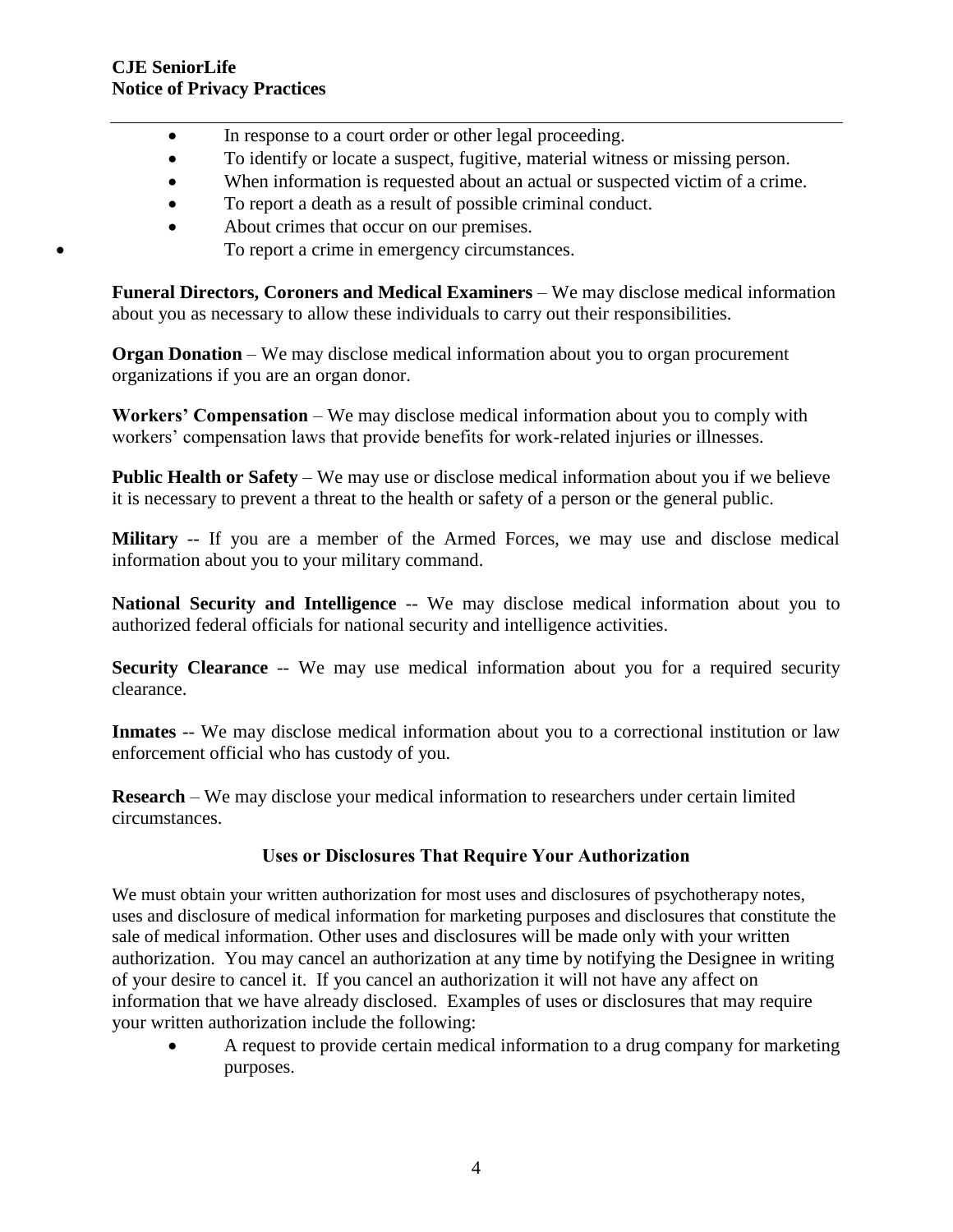A request to provide your medical information to an attorney for use in a civil law suit.

#### **Your Rights**

The information contained in your health or medical record is the physical property of CJE SeniorLife. The information in it belongs to you. You have the following rights:

**Right to Request Restrictions** – You have the right to ask us not to use or disclose your medical information for a particular reason related to treatment, payment or our operations. In addition, if you pay for a particular service in full, out-of-pocket, on the date of service, you may ask us not to disclose any related medical information to your health plan for payment or health care operations purposes. You may ask that family members or other individuals not be informed of specific medical information. That request must be made in writing to the Designee. We do not have to agree to your request. If we agree to your request, we must keep the agreement, except in the case of a medical emergency. Either you or CJE SeniorLife can stop a restriction at any time.

**Right to Receive Confidential Communications** – You have the right to ask that we communicate with you in a certain manner or at a certain place. If you want to request confidential communications the request must be made in writing to the Designee. We must agree to your request if it is reasonable.

**Right to Inspect and Copy Your Medical Information** – You have the right to request to inspect and obtain a copy of your medical information. You must submit your request in writing to the Designee. If you request a copy of the information or that we provide you with a summary of the information we may charge a fee for the costs of copying, summarizing and/or mailing it to you.

If we agree to your request we will tell you. We may deny your request under certain limited circumstances. If your request is denied, we will let you know in writing and you may be able to request a review of our denial.

**Right to Request Amendments to Your Medical Information** – You have the right to request that we correct your medical information. If you believe that any medical information in your record is incorrect or that important information is missing, you must submit your request for an amendment in writing to the Designee.

We do not have to agree to your request. If we deny your request we will tell you why. You have the right to submit a statement disagreeing with our decision. We may deny your request if we determine that the information:

Was not created by us Is not part of the medical information that we maintain Is in records that you are not allowed to inspect and copy Is already accurate or complete

**Right To An Accounting of Disclosures of Health Information** -- You have the right to find out what disclosures of your medical information have been made. The list of disclosures is